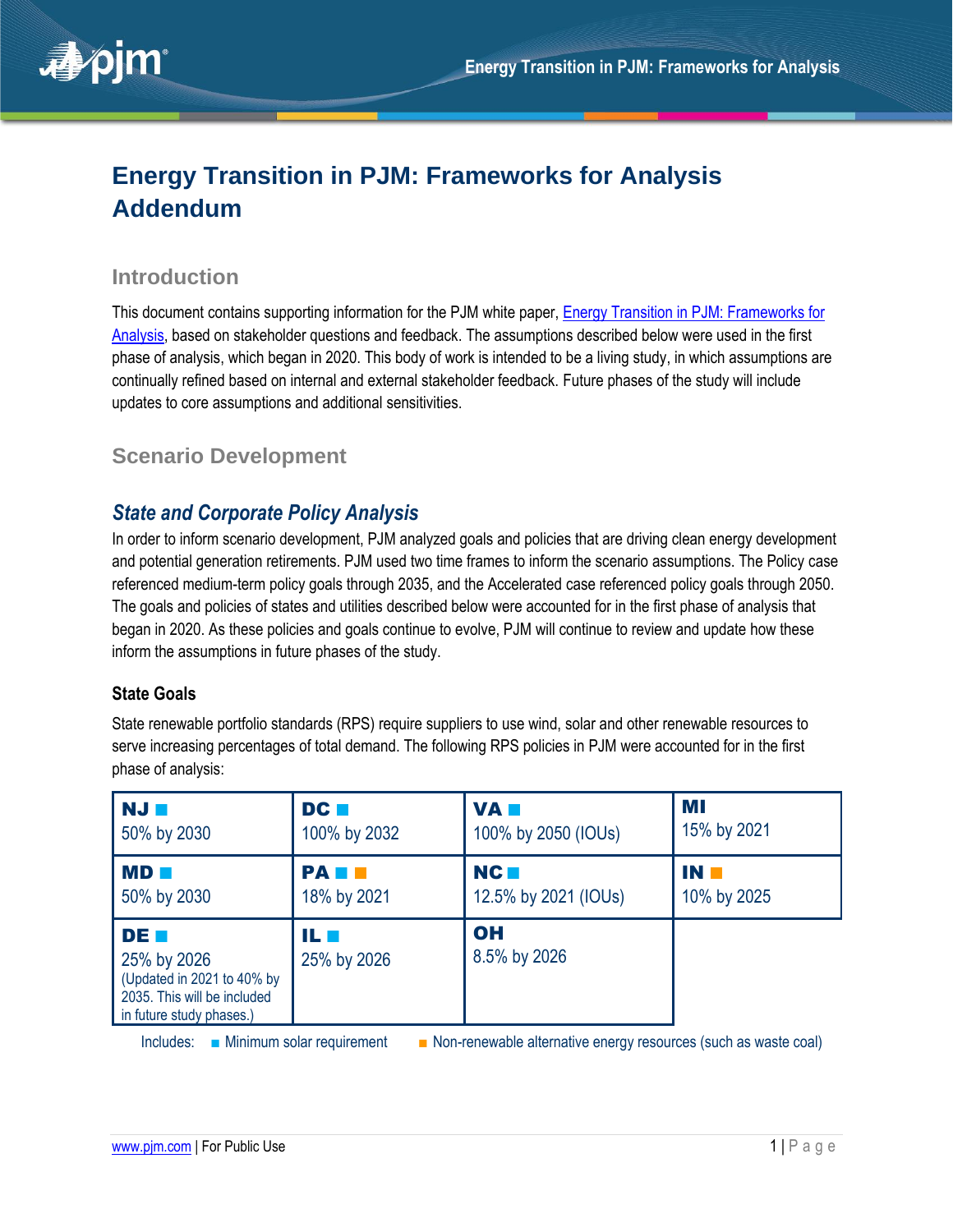

A cumulative analysis of RPS policies in PJM results in a requirement of about 22% of PJM load to be served by renewable energy by 2035 (see [Figure 1\)](#page-1-0).



<span id="page-1-0"></span>

In addition to RPS, additional resource-type specific programs and longer-term policy objectives were referenced for scenario development in the first phase of analysis, including:

#### **MARYLAND**

#### Maryland's policy objectives include:

- The Clean and Renewable Energy Standard, which sets a goal of 100% clean electricity by 2040
- SB 887, which is proposed legislation to phase out coal generation
- HB 1545, which calls for a near-term, phased shutdown of 12 coal-fired generating units at six Maryland generating stations

In addition, the Maryland Department of the Environment, in coordination with other agencies and stakeholders, has proposed the Greenhouse Gas Emissions Reduction Act. The plan is intended to achieve Maryland's goal of reducing greenhouse gas emissions 40% by 2030 while benefiting the state's economy and creating jobs. The plan includes a comprehensive set of measures to reduce and sequester greenhouse gases, including investments in energy efficiency and clean and renewable energy solutions and widespread adoption of electric vehicles.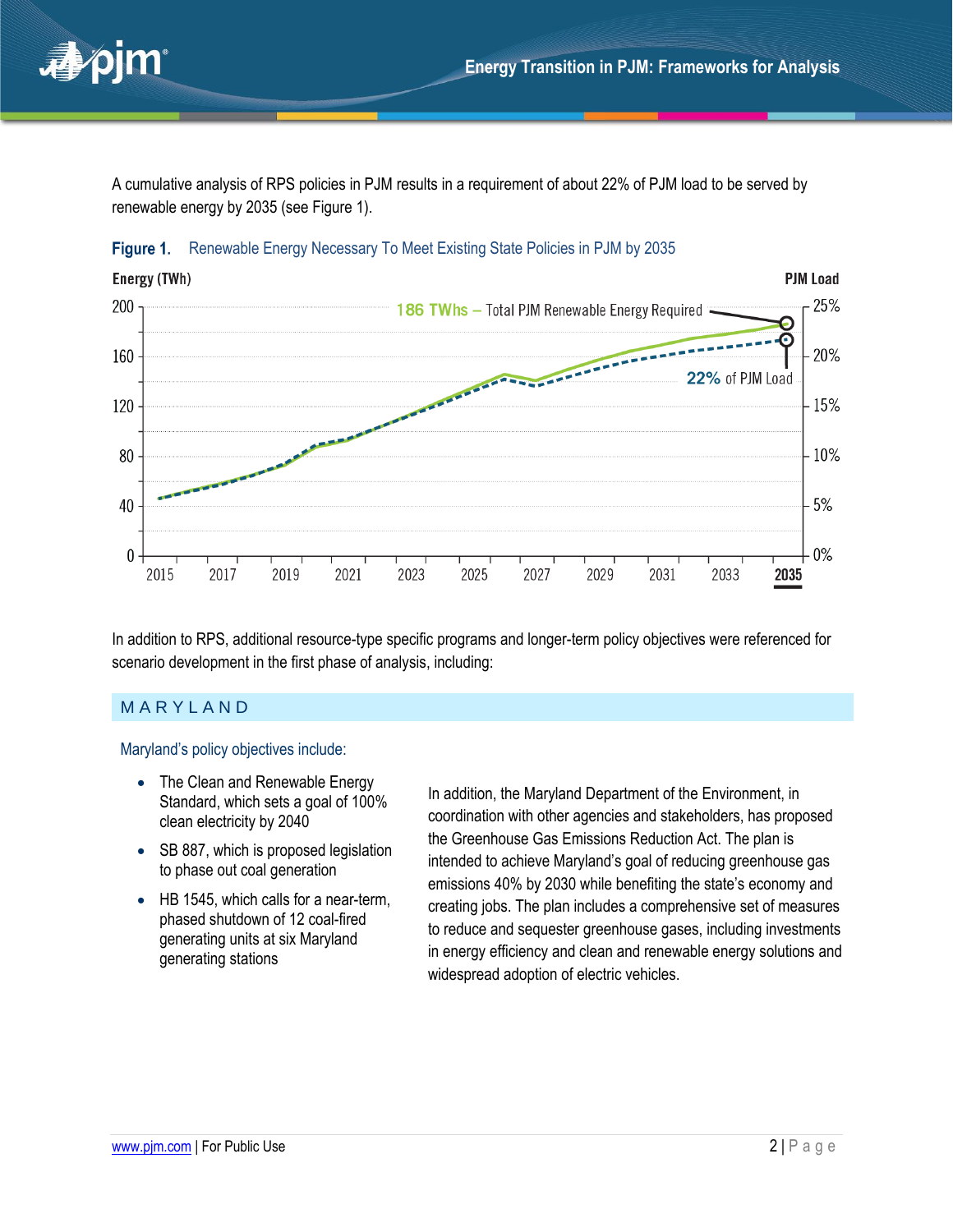

### N E W J E R S E Y

The New Jersey Energy Master Plan, published Jan. 27, 2020, calls for "100% clean energy status for the state by 2050." Electricity supply would be most impacted by these plan components:

- Meeting the 50% RPS by 2030 and exploring possible regulatory structures to enable New Jersey to transition to 100% clean energy by 2050
- Ensuring at least 75% of electricity demand is met by carbon-free renewable generation by 2050 and set interim targets
- 100% clean energy by 2050
- NORTH CAROLINA

#### The North Carolina Clean Energy Plan includes:

- Reducing electric power sector greenhouse gas emissions by 70% below 2005 levels by 2030 and attain carbon neutrality by 2050
- Fostering long-term energy affordability and price stability for North Carolina's residents and businesses by modernizing regulatory and planning processes
- Accelerating clean energy innovation, development and deployment to create economic opportunities for both rural and urban areas of the state
- Developing 7,500 MW of offshore wind energy generation by 2035
- Continuing to grow New Jersey's community solar program and transition to a successor solar incentive program
- Developing mechanisms for achieving 600 MW of energy storage by 2021 and 2,000 MW of energy storage by 2030
- Developing carbon reduction policy designs for accelerated retirement of uneconomic coal assets and other market-based and clean energy policy options
- Developing and implementing policies and tools such as performance-based mechanisms, multiyear rate planning and revenue decoupling that better align utility incentives with public interest, grid needs and state policy
- Modernizing the grid to support clean energy resource adoption, resilience and other public interest outcomes

### V I R G I N I A

The Virginia Clean Economy Act (Senate Bill 851) includes:

- Mandatory RPS (excluding nuclear sale and corporate Power Purchase Agreements)
	- − *Dominion:* 59% by 2035, 100% by 2045
	- − *Appalachian Power:* 45% by 2035, 100% by 2050
	- − *Estimated overall renewable energy required:* 37% by 2035, 66% by 2050
	- Deadlines for closing coal power plants by 2030 and gas-fired power plants by 2045
- Additionally, as of the time of the study, Virginia was on track to become the fourth state in PJM (in addition to Delaware, Maryland and New Jersey) to participate in the Regional Greenhouse Gas Initiative (RGGI), a multistate carbon cap-and-trade program. Virginia's participation in RGGI is being challenged by the new administration in Richmond.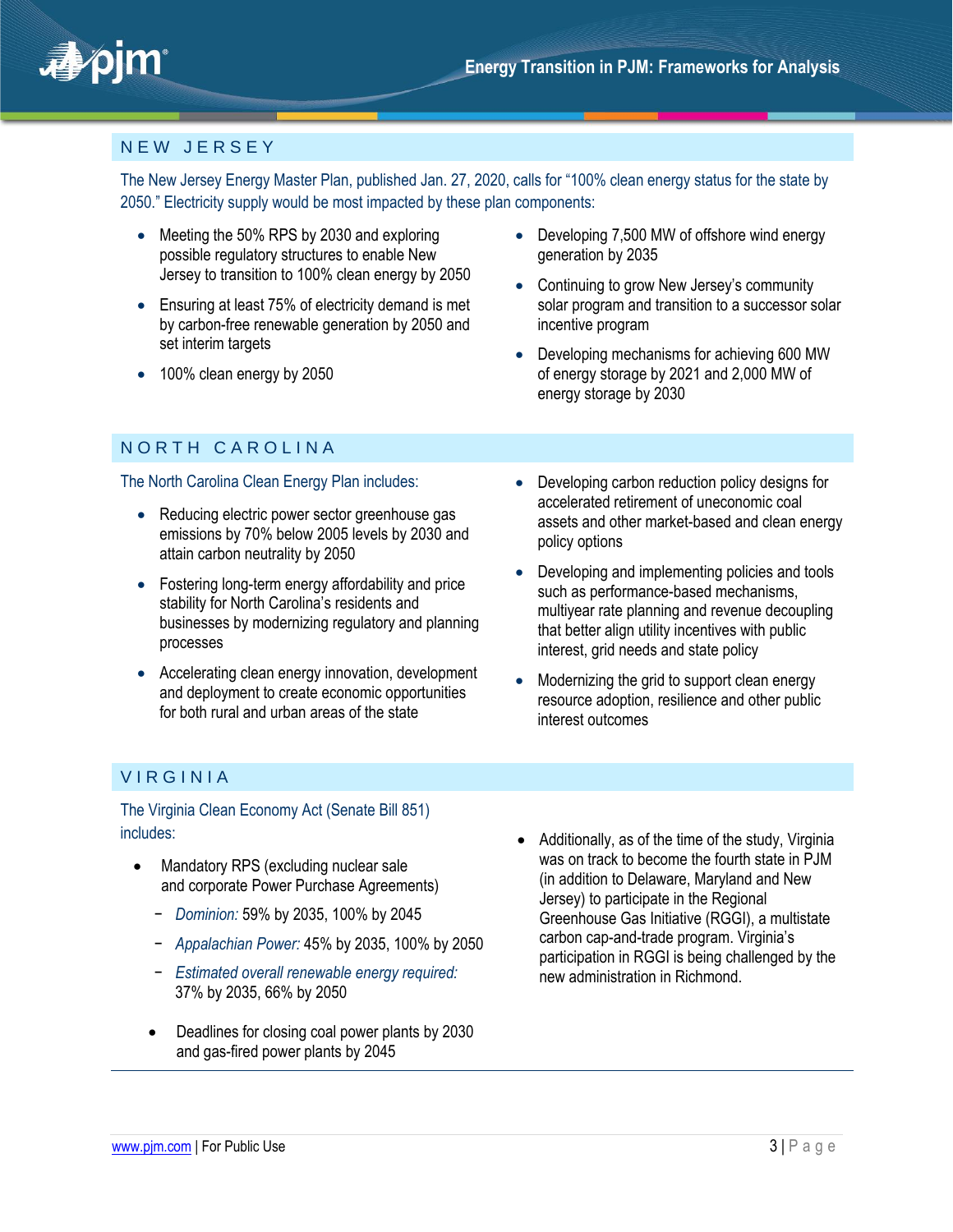

| <b>Corporate</b><br><b>Utility Goals</b>                                                                                  | <b>Dominion</b><br><b>Energy</b>                                                                                                                                                      | <b>AEP Clean</b><br><b>Energy Future</b>                                                                | <b>Public Service</b><br><b>Enterprise Group (PSEG)</b>                                                                    |
|---------------------------------------------------------------------------------------------------------------------------|---------------------------------------------------------------------------------------------------------------------------------------------------------------------------------------|---------------------------------------------------------------------------------------------------------|----------------------------------------------------------------------------------------------------------------------------|
| Utility decarbonization<br>targets were also<br>referenced for scenario<br>development in the first<br>phase of analysis. | Corporate goal of<br>net-zero carbon<br>and methane<br>emissions by 2050                                                                                                              | 80% reduction in carbon<br>dioxide emissions from<br>2000 levels by 2050 and<br>a 70% reduction by 2030 | Goal to achieve net-zero<br>greenhouse gas emissions by<br>2050 and to cease owning coal-<br>fired generation by mid-2021* |
|                                                                                                                           | <b>AES Corporation</b><br>Target to reduce the power company's coal-fired generation to below 30% of its<br>overall generation by the end of the 2019, and to less than 10% by 2030** |                                                                                                         |                                                                                                                            |

\**This goal was accelerated in mid-2021 to be net-zero by 2030 – this will be included in future phases of analysis.*

*\*\* AES Corporation also aims to reduce its overall carbon footprint by 50% by 2022 and by 70% by 2030 compared to 2016 levels.*

### *Generation Portfolio Assumptions*

PJM developed resource expansion and resource retirement assumptions by analyzing government and corporate policies driving clean-energy growth and generation retirements across PJM states, trends in the PJM interconnection queue and industry projections of the evolving system mix.<sup>1</sup> [Table 1](#page-3-0) contains installed capacity (ICAP) by resource type for each scenario. Onshore wind, offshore wind and solar resources were considered for expansion in the first phase. Future phases of analysis will consider the expansion of battery energy storage and solar-storage hybrid resources.

| <b>Study Case</b>      | <b>Base</b> | <b>Policy</b> | <b>Accelerated</b> |
|------------------------|-------------|---------------|--------------------|
| <b>Offshore Wind</b>   | 260         | 11,701        | 28,837             |
| <b>Onshore Wind</b>    | 11,194      | 18,524        | 35,770             |
| <b>Solar</b>           | 3,977       | 24,020        | 55,062             |
| <b>Other Renewable</b> | 1,785       | 1,785         | 1,785              |
| <b>Hydro</b>           | 8,865       | 8,865         | 8,865              |
| Coal                   | 42,382      | 38,974        | 34,197             |
| <b>Natural Gas</b>     | 96,821      | 96,821        | 96,821             |
| <b>Nuclear</b>         | 35,146      | 30,980        | 30,980             |
| Oil                    | 4,468       | 4,468         | 4,468              |
| <b>Other</b>           | 293         | 293           | 293                |
| <b>Demand Response</b> | 8,202       | 8,202         | 8,202              |

#### <span id="page-3-0"></span>Table 1. Nameplate Capacity, by Fuel Type, for Each Scenario in Megawatts

 $\overline{a}$ 

<sup>1</sup> Industry sources: IHS Markit North American Power Market Outlook and EIA Annual Energy Outlook.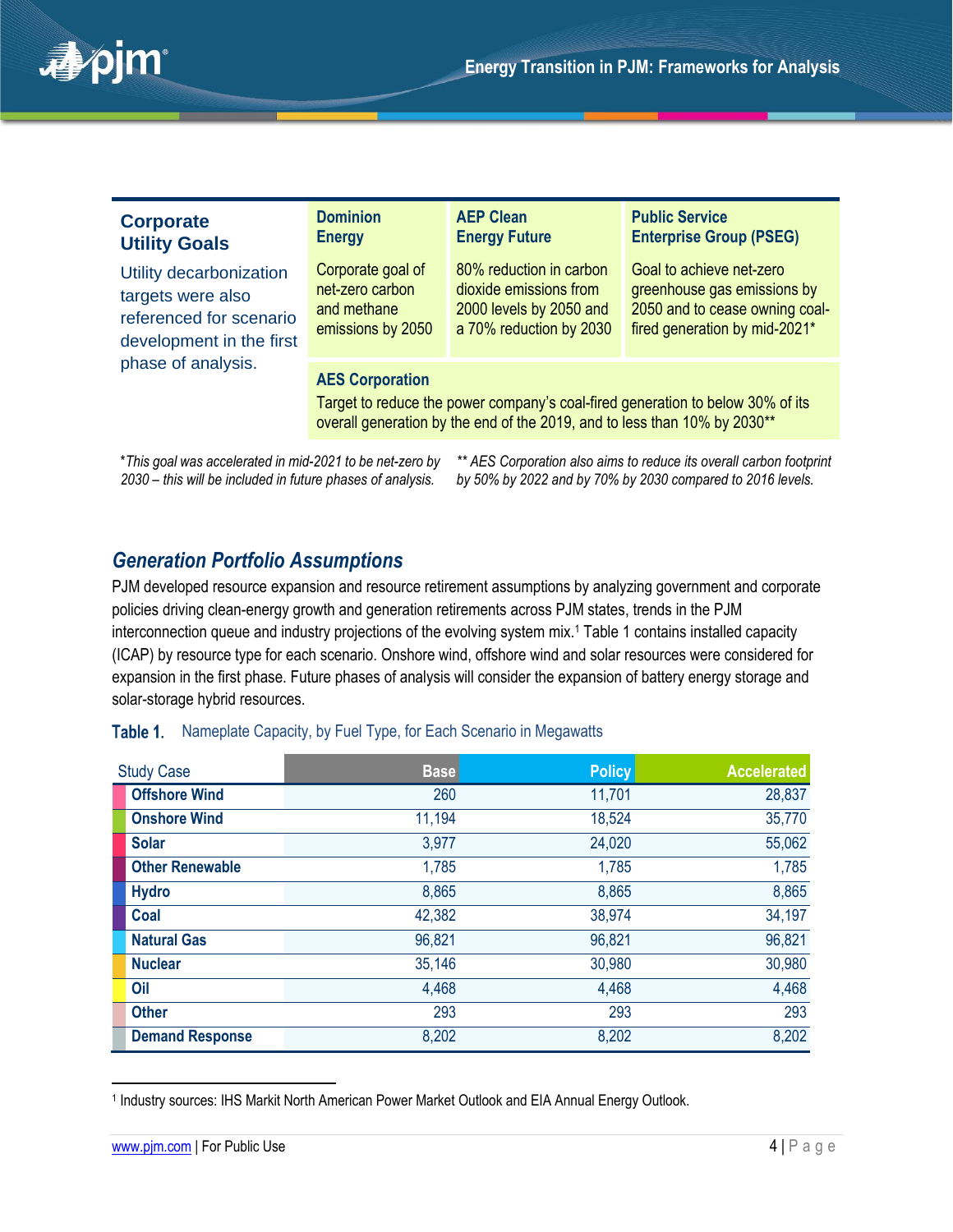

#### **Generation Expansion**

In order to increase the amount of utility-scale solar, onshore wind and offshore wind in the policy and accelerated scenarios, existing and queue units were scaled up to a reference project size<sup>2</sup> by technology type (150 MW for solar sites, 200 MW for onshore wind sites and 2,100 MW for offshore wind sites). In the Accelerated scenario, additional solar and wind sites were needed to fulfill the capacity targets. Data from the National Renewable Energy Laboratory (NREL)<sup>3</sup> was used to determine these site locations based on annual capacity factor, proximity to existing equipment and voltage level. These sites were then mapped to PJM buses 230 kV and above.

#### **Generation Retirement Assessment**

The portfolio assumptions included three categories of retirements:

- **1 | Formal deactivation notices.**<sup>4</sup> These retirements were included in all scenarios.
- **2 | State or utility policies/agreements that include the shutdown of coal and oil generation.** These retirements, which are in addition to units that have formally submitted deactivation notices to PJM referenced above, were included in all scenarios.
- **3 | Retirements to offset the additional capacity being added by the renewable buildout.** These were included only in the Policy and Accelerated scenarios.<sup>5</sup>

 $\overline{\phantom{0}}$ <sup>2</sup> For units that have ICAP greater than the reference size in the Base scenario, the ICAP for Policy and Accelerated scenarios were kept constant.

<sup>3</sup> NREL, Solar Power Data for Integration Studies, [https://www.nrel.gov/grid/solar-power-data.html;](https://www.nrel.gov/grid/solar-power-data.html) NREL, Eastern Wind Dataset, [https://www.nrel.gov/grid/eastern-wind-data.html;](https://www.nrel.gov/grid/eastern-wind-data.html) NREL, Wind Toolkit Data, [https://developer.nrel.gov/docs/wind/wind-toolkit/wtk](https://developer.nrel.gov/docs/wind/wind-toolkit/wtk-download/)[download/.](https://developer.nrel.gov/docs/wind/wind-toolkit/wtk-download/)

<sup>4</sup> PJM, Generation Deactivations, [https://www.pjm.com/planning/services-requests/gen-deactivations.aspx.](https://www.pjm.com/planning/services-requests/gen-deactivations.aspx)

<sup>5</sup> Portfolio-Specific Effective Load Carrying Capability (ELCC) analysis was performed to determine the equivalent amount of unforced capacity (UCAP) to be retired in each scenario. To fill each retirement quantity, units were selected from an ordered list of thermal units based on an economic assessment considering net energy and ancillary service revenues, capacity revenues, and ACRs. The risk assessment was not intended to forecast the long-term financial health of any individual resource, but only to provide a ranking of resources that could be retired for the purposes of this analysis.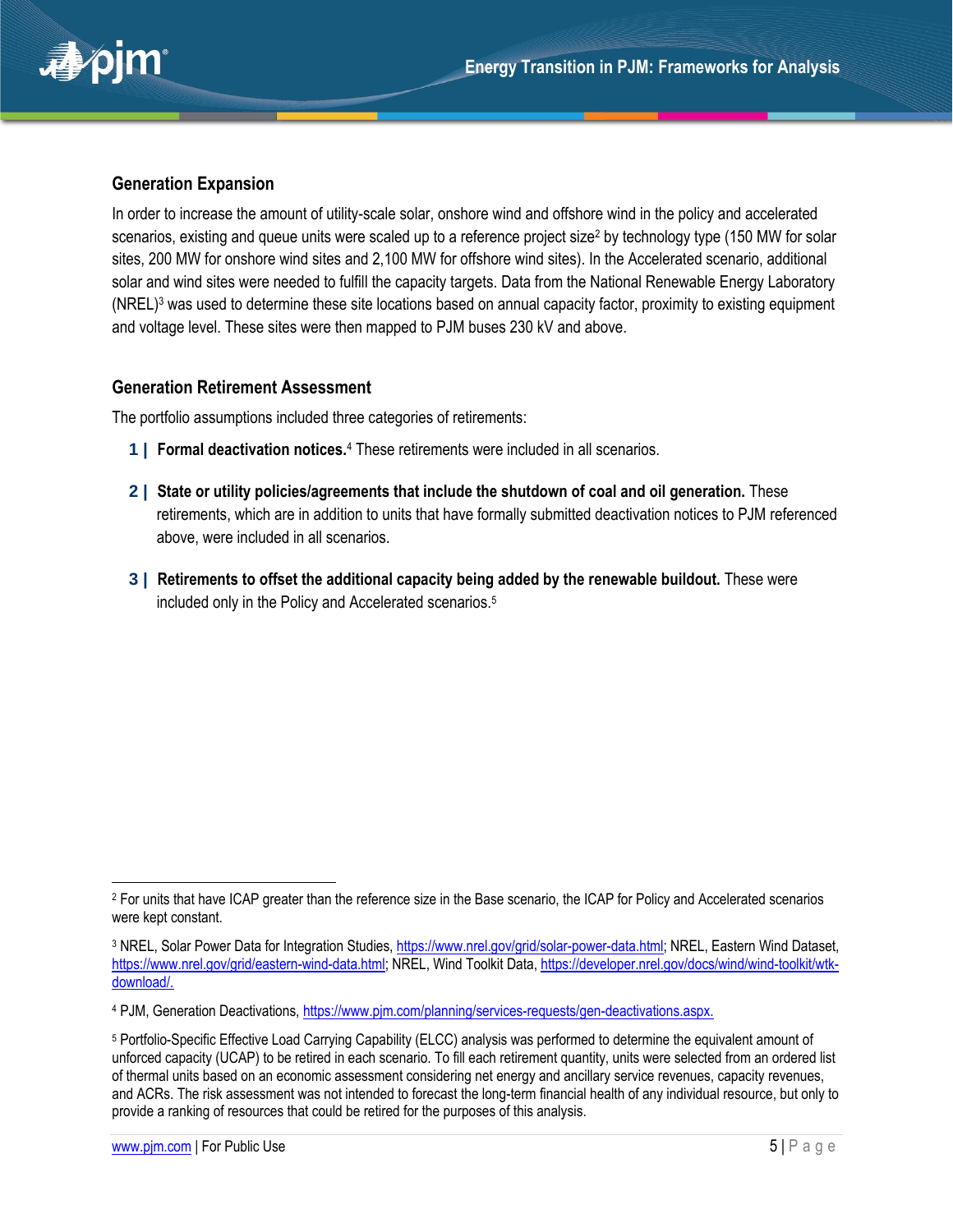

### **Additional Resource Assumptions**



### **Run of River Hydro and Other Renewables:**

Installed capacity was assumed to remain constant in each scenario. Energy dispatch was economically optimized at a \$0 merit order price.



**Nuclear:** This phase of the study assumes that existing nuclear generation resources

complete the Subsequent License Renewal process to remain operational through the policy reference years. No new-build nuclear generation was be included.



**Coal:** No additional coal generation

capacity was included. Retirements were considered based on the assessment described above.



**Natural Gas:** The amount of natural gas

generation capacity included new units from the interconnection queue.

**Pumped-Storage Hydro:** Pumped-hydro capacity was assumed to remain constant in each scenario. Energy dispatch was economically optimized with head and tail reservoir storage capability and was allowed to set price with inter-temporal opportunity costs. Pump load was treated as negative generation and was netted against resource generation for reporting purposes. Historical generation profiles were not used.



**Demand Response:** The assumed amount of demand response will be constant across models: 5% of the total capacity requirement. All demand response was modeled as economic supply and dispatched at a \$1,700 merit price.

### **Installed Reserve Margin**

The Installed Reserve Margin (the percent of nameplate needed to meet the 1-in-10 loss of load criterion) as a calculation is sensitive to the relative performance of the generation fleet as determined by forced outage rate or ELCC calculations. In the case of the Renewable Integration Study, each scenario has a predetermined amount of renewables (onshore wind, offshore wind, solar).

To get to an IRM associated with each of the scenarios, the UCAP requirement (forecasted peak multiplied by the forecast pool requirement) is reduced by the capacity value of the renewables determined through ELCC. This remainder is the UCAP amount needed for non-renewables, which is then converted to installed capacity, or ICAP, using forced-outage rates. The ICAP totals of renewables plus non-renewables can then be divided by the forecasted peak to get to the IRM, which is 22%, 41% and 78% for the Base, Policy and Accelerated scenarios, respectively.

### *Load Assumptions*

The gross load from the long-term load forecast for the year 2035 was used in all three scenarios, with a summer peak load of 169,741 MW. The net load varied in each scenario by accounting for the impact of behind-the-meter (BTM) solar in each scenario. Electrification was not considered during this phase of analysis but will be included as a sensitivity in future analysis.

Solar resource deployment in the PJM states can occur at the utility scale as transmission-connected assets, or at the distribution scale at retail-connected load centers. When generating resources are connected to the distribution network, they act as demand-reducing assets from the RTO/ISO perspective. Their energy production offsets the energy demanded from the transmission networks.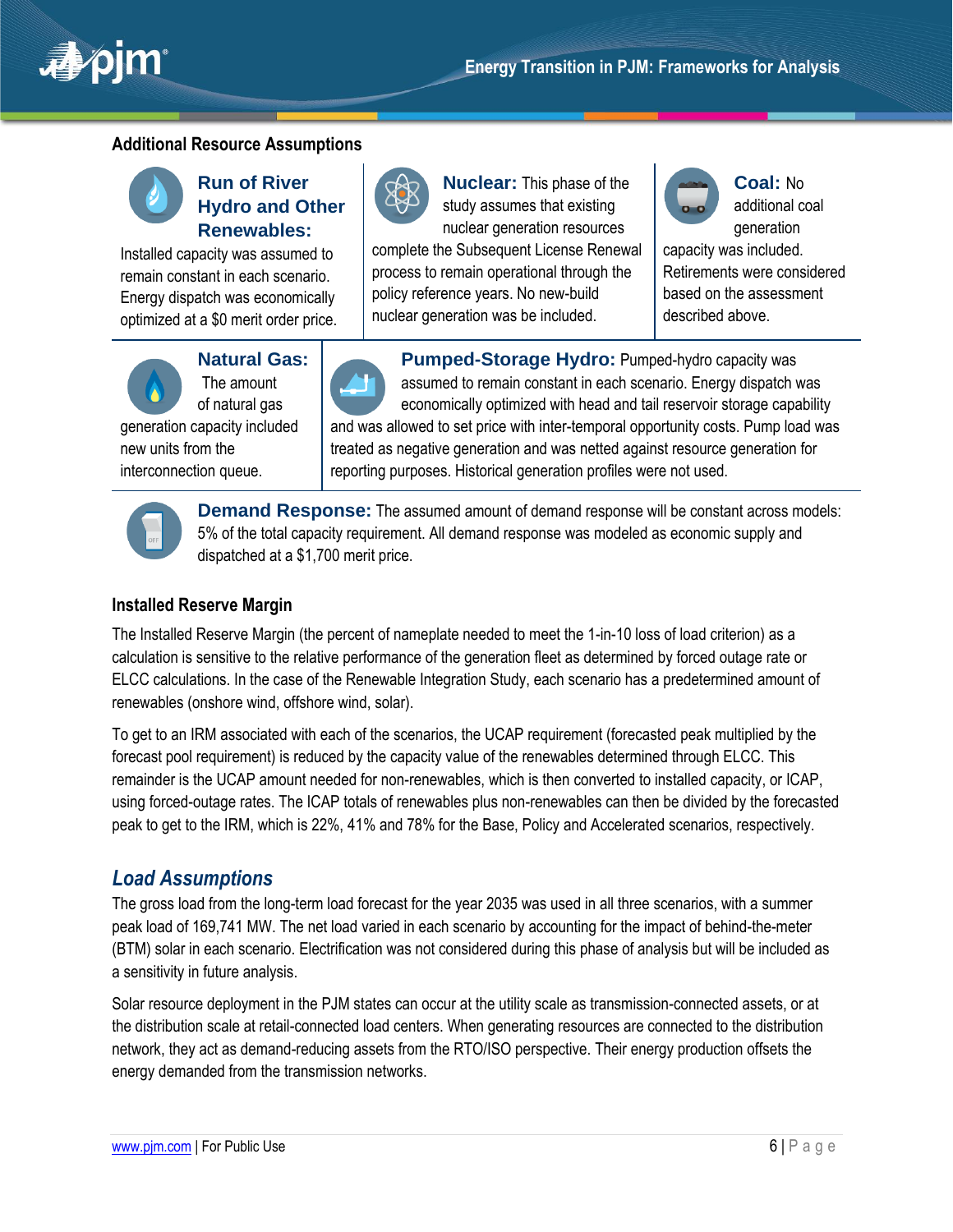

#### **Load Shape Methodology**

- **1 |** For each weather year under study, historical loads are grossed up with BTM solar estimates to determine gross load. Gross load is then per-unitized on each month's peak, which gives us the gross load shape.
- **2 |** To get to a forecast year, the gross load shape is then multiplied by monthly forecasted peaks associated with each weather year, which gives us the gross loads.
- **3 |** To get solar impact, BTM solar shapes are applied to forecasted nameplate BTM solar.
- **4 |** To get net loads, gross loads are reduced by the solar impact.

This is computed for weather years 2012 through 2018, with each weather year beginning June 1, and ending the following May 31 (i.e., a delivery year). For use in the production cost simulation, a single weather year is chosen – in this case, 2018. This year was chosen as it is recent and is roughly in line with 50/50 summer peak conditions. For use in reliability evaluation or ELCC calculations, multiple weather years are used, as these calculations are very sensitive to the relationship of load and generation profiles.

#### **Behind-the-Meter Solar Forecast**

For the Base and Policy scenarios, the IHS BTM solar forecast was used to determine the renewable energy contribution from BTM solar resources. The Base scenario used the expected BTM solar penetration in 2023 from the IHS solar forecast and scaled it up to 2035 load levels, whereas the Policy scenario used IHS's 2035 BTM solar forecast. In order to produce BTM solar values for the Accelerated scenario, guidance was taken from the Energy Information Administration on regional BTM solar growth between 2035 and 2050 to scale up the Policy scenario values.

### *Transmission Topology*

The base topology for the production cost model utilized in the energy and ancillary services market simulations was developed from the 2023/2024 Regional Transmission Expansion Plan case and market efficiency processes, and includes monitored contingencies included in the 2023/2024 Market Efficiency case.<sup>6</sup> The energy and ancillary services market simulations performed in the first phase of the study did not include any transmission expansion that may be needed for reliability. Future phases of the study will consider additional to incorporate impacts with future transmission upgrades that are likely needed to integrate the future renewable generation and will be conducted in coordination with the PJM Offshore Wind Transmission Study. 7

### *External Interchange*

In the first phase of the study, the production cost model allowed flow over external interfaces up to the total transfer capability, assuming perfect market-to-market coordination. Hurdle rates that aim to produce external interchange that aligns with historical level were not used. All external transmission zones that directly neighbor PJM were included in the model. Future phases of the study will include analysis of additional methods to account for the dynamic relationships between PJM and its neighbors as the resource mix across the regions evolves.

 $\overline{a}$ 

<sup>6</sup> PJM, Market Efficiency, [https://www.pjm.com/planning/rtep-development/market-efficiency.aspx.](https://www.pjm.com/planning/rtep-development/market-efficiency.aspx)

<sup>7</sup> PJM, Offshore Wind Transmission Study: Phase 1 Results, [https://www.pjm.com/-/media/library/reports-notices/special](https://www.pjm.com/-/media/library/reports-notices/special-reports/2021/20211019-offshore-wind-transmission-study-phase-1-results.ashx)[reports/2021/20211019-offshore-wind-transmission-study-phase-1-results.ashx.](https://www.pjm.com/-/media/library/reports-notices/special-reports/2021/20211019-offshore-wind-transmission-study-phase-1-results.ashx)